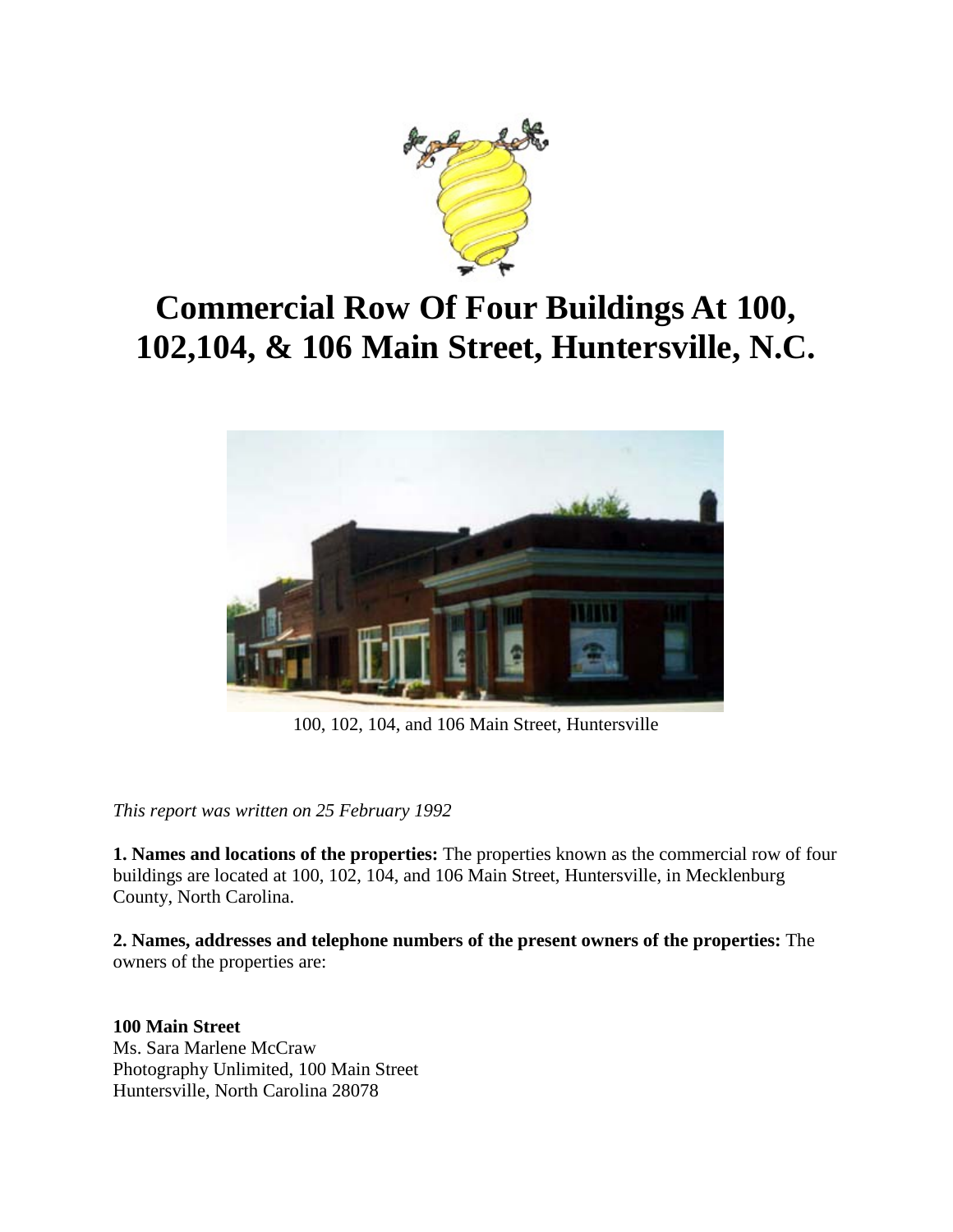Telephone: (704) 875-9718 Tax Parcel Number: 019-041-11 Deed Book 4781, Page 0061

### **104 Main Street**

Mr. Cecil D. Bradford and wife, Beverly C. P 0. Box 797 Huntersville, North Carolina 28078

Telephone: (704) 875-6775 Tax Parcel Number: 019-041-09 Deed Book 3726, Page 0930

#### **102 Main Street**

Mr. Joyce Lee Hager 10400 Sam Furr Road Huntersville, North Carolina

Telephone: (704) 892-5300 Tax Parcel Number: 019-041-10 Deed Book 3694, Page 0496

### **106 Main Street**

Mr. Jerry Kornegay and wife, Emily 1210 Yuma Street Charlotte, North Carolina 28213

Telephone: (704) 875-6080 (Business) Tax Parcel Number: 019-041-08 Deed Book 5144, Page 0214

**3. Representative photographs of the properties:** This report contains representative photographs of the properties.

**4. A map depicting the location of the properties:** This report contains maps which depict the location of the properties.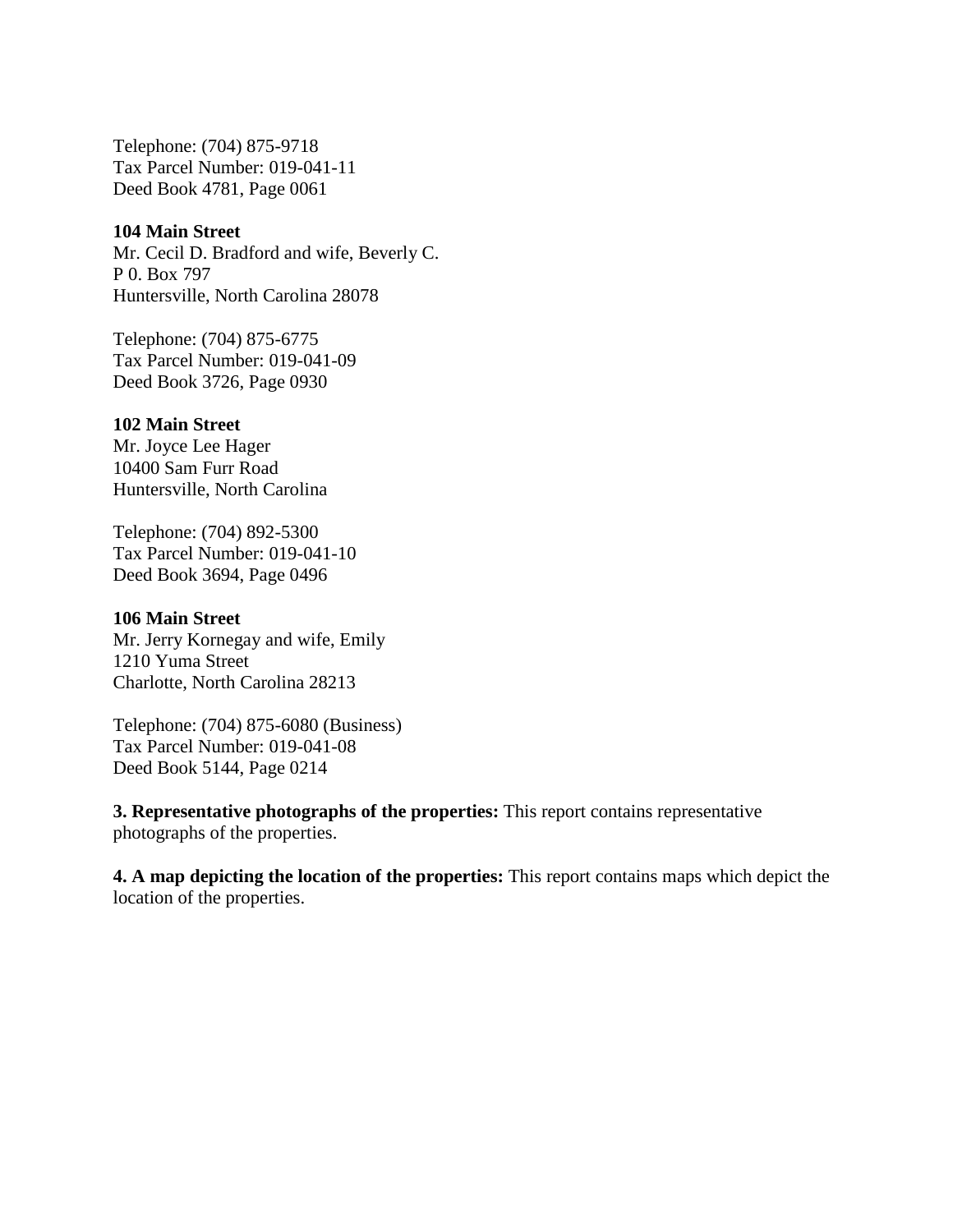

**5. Current Deed Book References to the properties:** The most recent deeds to the Tax Parcels, as listed in Mecklenburg County Deed Books, are given above in item 2.

**6. A brief historical sketch of the properties:** This report contains a brief historical sketch of the properties prepared by Ms. Paula M. Stathakis.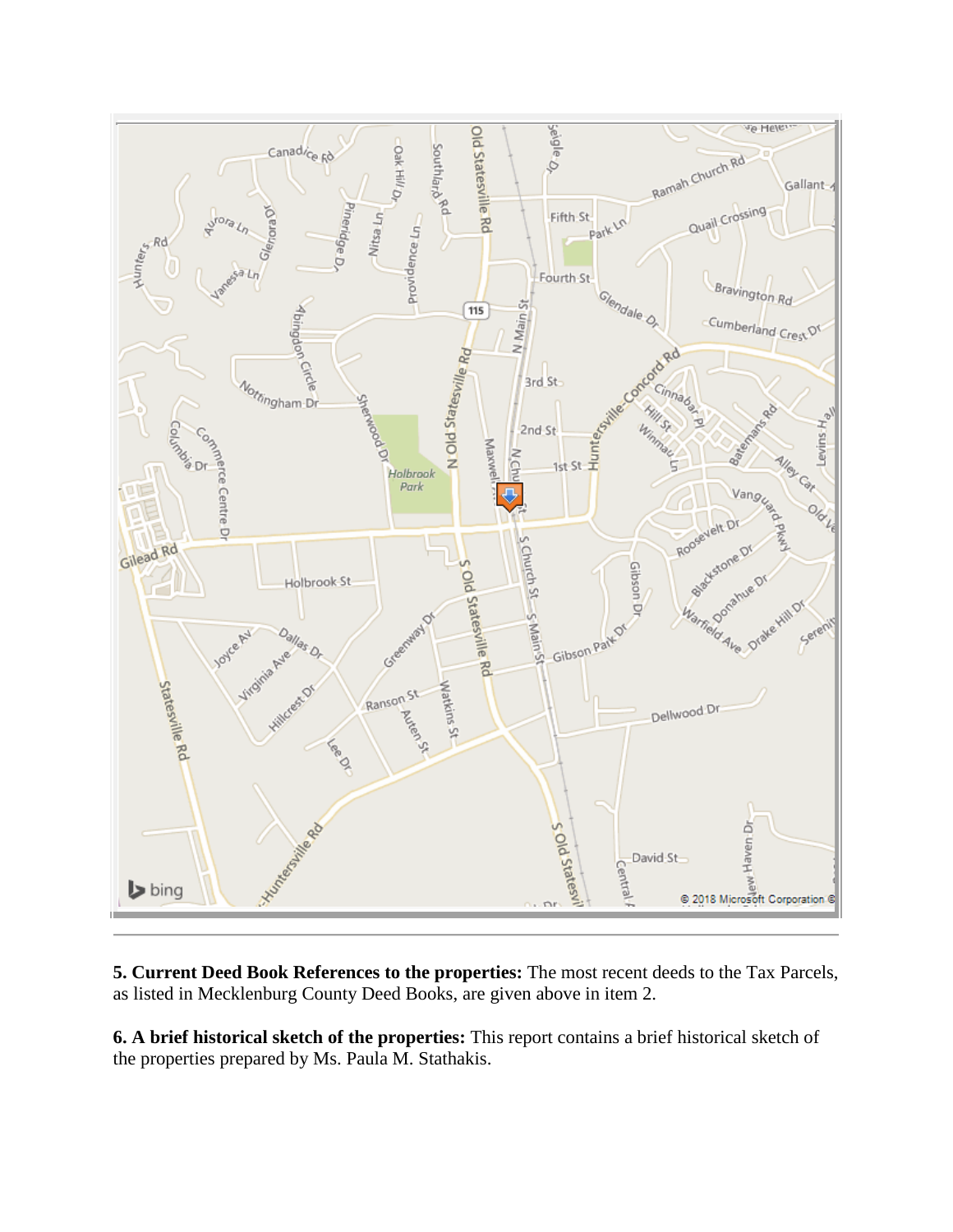**7. Brief architectural descriptions of the properties:** This report contains brief architectural descriptions of the properties prepared by Ms. Nora M. Black.

### **8. Documentation of how and in what ways the properties meet criteria for designation set forth in N.C.G.S. 160A-400.5:**

**a. Special significance in terms of history, architecture, and /or cultural importance:** The Commission judges that the properties known as the Commercial Row of Four Buildings does possess special significance in terms of Huntersville and Mecklenburg County. The Commission bases its judgment on the following considerations: 1) the town of Huntersville was chartered on March 9, 1887; 2) Huntersville was a railroad town with Main Street parallel to the tracks; 3) Huntersville's commercial district began developing next to the railroad tracks as early as 1877; 4) the building at 100 Main Street is a good example of the location of early banks at important intersections as well as the use of the classical style to draw customers; 5) the building at 102 Main Street served the town as a grocery store for much of the 20th century; 6) the building at 104 Main Street is a fine example of an early two-story commercial structure; 7) the building at 106 Main Street is an example of changes that occurred among storefronts in typical commercial rows; and 8) the four buildings, when viewed together, are the last remnant of historic fabric that comprised Huntersville's once-thriving commercial district.

**b. Integrity of design, setting, workmanship materials feeling, and/or association:** The Commission contends that the architectural descriptions by Ms. Nora M. Black included in this report demonstrate that the commercial row of four buildings meets this criterion.

**9. Ad Valorem Tax Appraisal:** The Commission is aware that designation would allow the owner to apply for an automatic deferral of 50% of the Ad Valorem taxes on all or any portion of the property which becomes a designated "historic landmark." The current appraised value of the improvements, the current appraised value of the land included in the Tax Parcels, and the total appraised value of the properties are given below. The properties are zoned CB.

| 100 Main Street               | 102 Main Street                                                     |
|-------------------------------|---------------------------------------------------------------------|
| Tax Parcel Number: 019-041-11 | $\text{Tax Parel Number: } 019-041-10$                              |
| Improvements = $$13,550$      | Improvements = $$15,850$                                            |
| Land = $$4,900$               | Land = $$5,360$                                                     |
|                               | Total Appraised Value = $$18,450$ Total Appraised Value = $$21,210$ |

| 104 Main Street | 106 Main Street |
|-----------------|-----------------|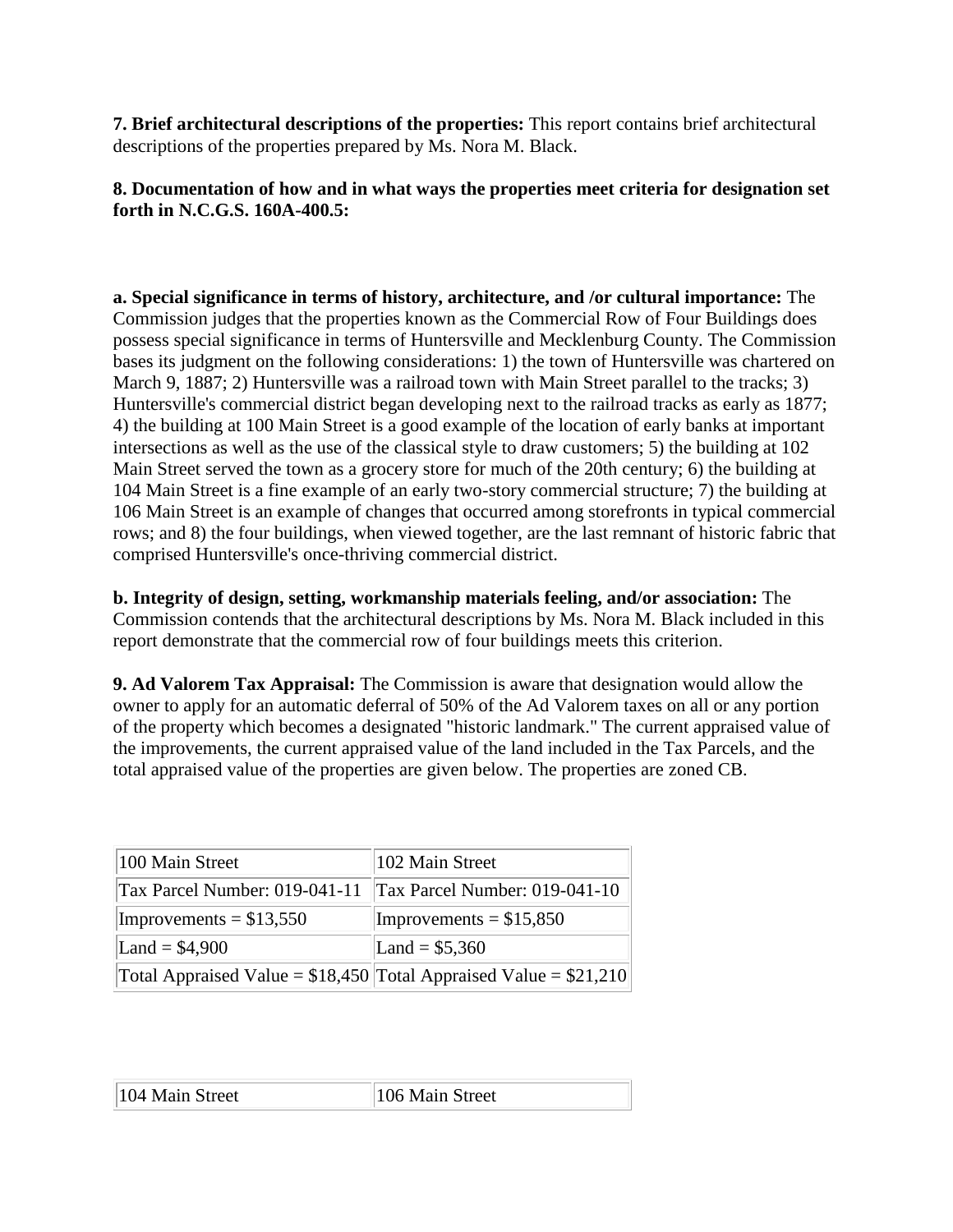|                          | Tax Parcel Number: 019-041-09 Tax Parcel Number: 01 9-041-08        |
|--------------------------|---------------------------------------------------------------------|
| Improvements = $$13,960$ | Improvements = $$17,940$                                            |
| Land = $$3,830$          | Land = $$3,830$                                                     |
|                          | Total Appraised Value = $$17,790$ Total Appraised Value = $$21,770$ |

### **Date of Preparation of this Report:** 25 February 1992

**Prepared by:** Dr. Dan L. Morrill in conjunction with Ms. Nora M. Black Charlotte-Mecklenburg Historic Landmarks Commission The Law Building, Suite 100, 730 East Trade Street P 0. Box 35434 Charlotte, North Carolina

Telephone: 704/376-9115

### *Historical Overview of Commercial Row*

### *by P.M. Stathakis*

The town of Huntersville is situated fourteen miles north of Charlotte and was chartered on March 9, 1887.<sup>1</sup> Like other small towns in Mecklenburg County, Huntersville was a railroad town and it grew as a function of the Atlantic, Tennessee and Ohio Railroad (now the Norfolk Southern Railroad) whose tracks run parallel to Main Street. The track of the A. T.& O. was relaid in 1874; the town that would be known as Huntersville began its development along these tracks in 1877.<sup>2</sup> Huntersville was originally called Craighead, N.C. and was later named for a member of the Hunter family.<sup>3</sup>

Huntersville was important in the late nineteenth century as a center for higher education. The Huntersville High School Academy, established in 1878, was one of the first of two high schools in western North Carolina. <sup>4</sup> In 1898, Anchor Mills established a plant in Huntersville, adding an element of economic diversity to the predominantly rural region.<sup>5</sup> Some of the more progressive citizens of the town, caught up in the general climate of boosterism of the times, argued in favor of industrial growth for their town as early as the 1880s. Anyone who has taken even a casual interest in the development of Huntersville has encountered a letter written by William Joseph Ranson to Ellen Viola Hunter in 1888, in which Ranson declares that "Huntersville has the factory fever". <sup>6</sup>In spite of the school and the cotton mill, Huntersville remained a small town and retained its rural character throughout the twentieth century.

A small commercial row grew up along these railroad tracks in the late nineteenth century. What is significant about Huntersville and its small commercial row is that it is exemplary of the rural town in Mecklenburg County. Its development along the railroad connected the town to distant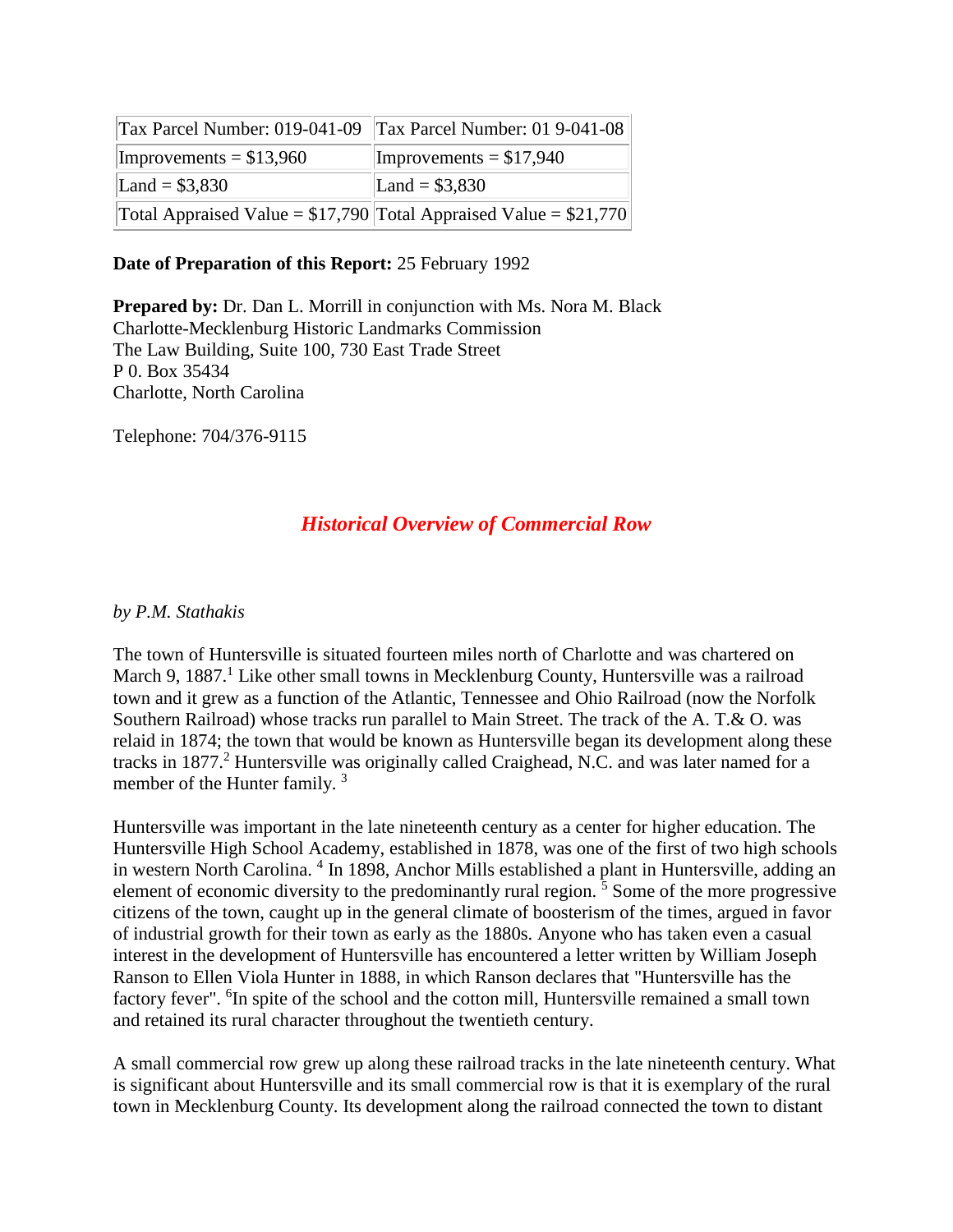markets and made the town an important commercial center for area farmers and the distribution center for the area cotton crop. The Main Street of Huntersville is similar to the Main Streets of other small Mecklenburg towns, because, like Matthews or Pineville, it is arranged along a railroad. Travelers who went to Huntersville by train arrived in this commercial center of town. The principal stores occupied one side of one block (to the west of the railroad tracks).<sup>7</sup>

The building on the corner of Main Street and Gilead Road, 100 Main Street, was the site of the North Mecklenburg Bank. Other banks subsequently occupied this building: The Bank of Huntersville, The Bank of Cornelius and First Union National Bank. <sup>8</sup> First Union National Bank sold the building in 1976. <sup>9</sup> It is currently used as a photography studio.

The building immediately south of the bank, 102 Main Street, once housed Smith's Grocery Store. It was purchased by B. H. and Glenna Smith in 1944 from the Kerns family. <sup>10</sup>

The building adjacent to Smith's Grocery, 104 Main Street, was once Mullen's Drug Store. The land was purchased by Allen Porter Mullen in 1947. The deed indicates that the land was vacant when he bought it.  $^{11}$  Earlier deeds for this property note that this lot was originally two parcels, one of which was known as the Post Office building lot. <sup>12</sup> Mention is also made in an early deed that a structure (referred to as a "building", "house", and "frame structure" within the same document) stood on this lot in 1907 and that the new owner was restricted from demolishing it until 1908.<sup>13</sup>

The fourth building in this row, 106 Main Street, was once J. R. McCurdy's dry goods store. McCurdy bought the property in 1906. According to earlier deeds, a store owned by John and James Woodsides operated on this site as early as  $1887$ <sup>14</sup>

Long time Huntersville resident Kate Ranson Cornue recalls that "downtown" formerly occupied three blocks on Main Street. The businesses she remembers are a meat market, Cross's General Store (later the Ranson Brothers Grocery), J. R. McCurdy's Dry Goods, Sam Holbrook's Grocery Store, Mullen's Drug Store and a barber shop. A long hitching rack used to stand in front of these businesses for shoppers traveling by horse and cart. <sup>15</sup>

Now the commercial row sits as an adjunct part of the town. Main Street began to lose its vitality in the 1920s as automobiles became more popular and affordable to the public. The commercial activity shifted to the west, first along NC 115 (Old Statesville Road) and later along the I-77 corridor.

## **NOTES**

<sup>1</sup> Legette Blythe and Charles Brockman, *Hornet's Nest: The Story of Charlotte and Mecklenburg County*,(McNally of Charlotte, 1961): 421.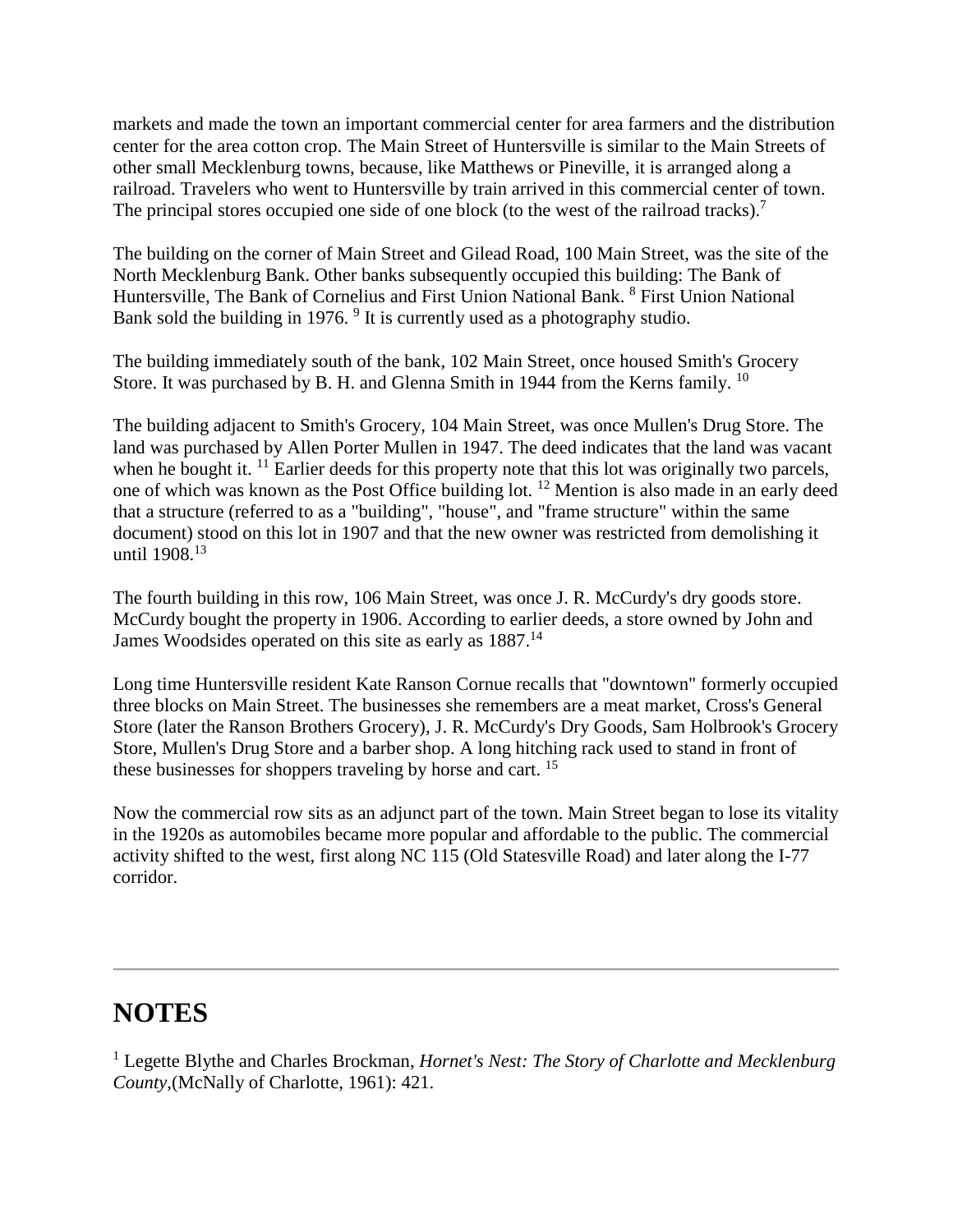<sup>2</sup> Richard L. Mattson, *Historic Landscapes of Mecklenburg County: The Small Towns*. Unpublished manuscript. (July 1991), p. 3. The A. T.& O. Railroad was originally laid in the area in the 1850s. It was removed for use elsewhere during the Civil War, and relaid in 1874.

<sup>3</sup> Kate Ranson and Thomas Williams, eds. *The Mecklenburg Gazette* Magazine Supplement "A Huntersville Album" December 13, 1979.

<sup>4</sup> Blythe and Brockman, p. 421.

 $<sup>5</sup>$  Mattson, p. 5.</sup>

6 Ranson and Williams.

 $<sup>7</sup>$  Mattson, p. 5.</sup>

<sup>8</sup> See deeds 4781-61, 1-23-84; 436-366, 1-7-21; 862-335, 3-735; 3863-50, 7-29-76, in Mecklenburg County Court House, Register of Deeds.

<sup>9</sup> Deed 3863-50, 7-29-76.

<sup>10</sup> Deed 1136-61, 11-2-44. Historic Structures short data report by Mary Beth Gatza, 3-15-88.

<sup>11</sup> Deed 1228-123, 1-16-47.

<sup>12</sup> Deed 1156-563, 5-17-45.

<sup>13</sup> Deed 226-108, 6-27-07.

<sup>14</sup> Deed 216-497, 10-19-06.

<sup>15</sup> Kate Ranson Cornue, *Mecklenburg Gazette* "I Remember When", Clippings File: Huntersville. Charlotte-Mecklenburg Public Library.

### *Architectural Sketches: Commercial Row of Four Buildings on Main Street Huntersville, North Carolina*

### *Prepared by: Ms. Nora M. Black*

Most of the commercial buildings that made up the railroad frontage of the town of Huntersville have been demolished over the years. The few early buildings remaining on quiet Main Street seem far removed from the rush of traffic on Interstate 77 or even busy Gilead Road. But it wasn't always so quiet on Main Street. Once the trains stopped in Huntersville, discharging noisy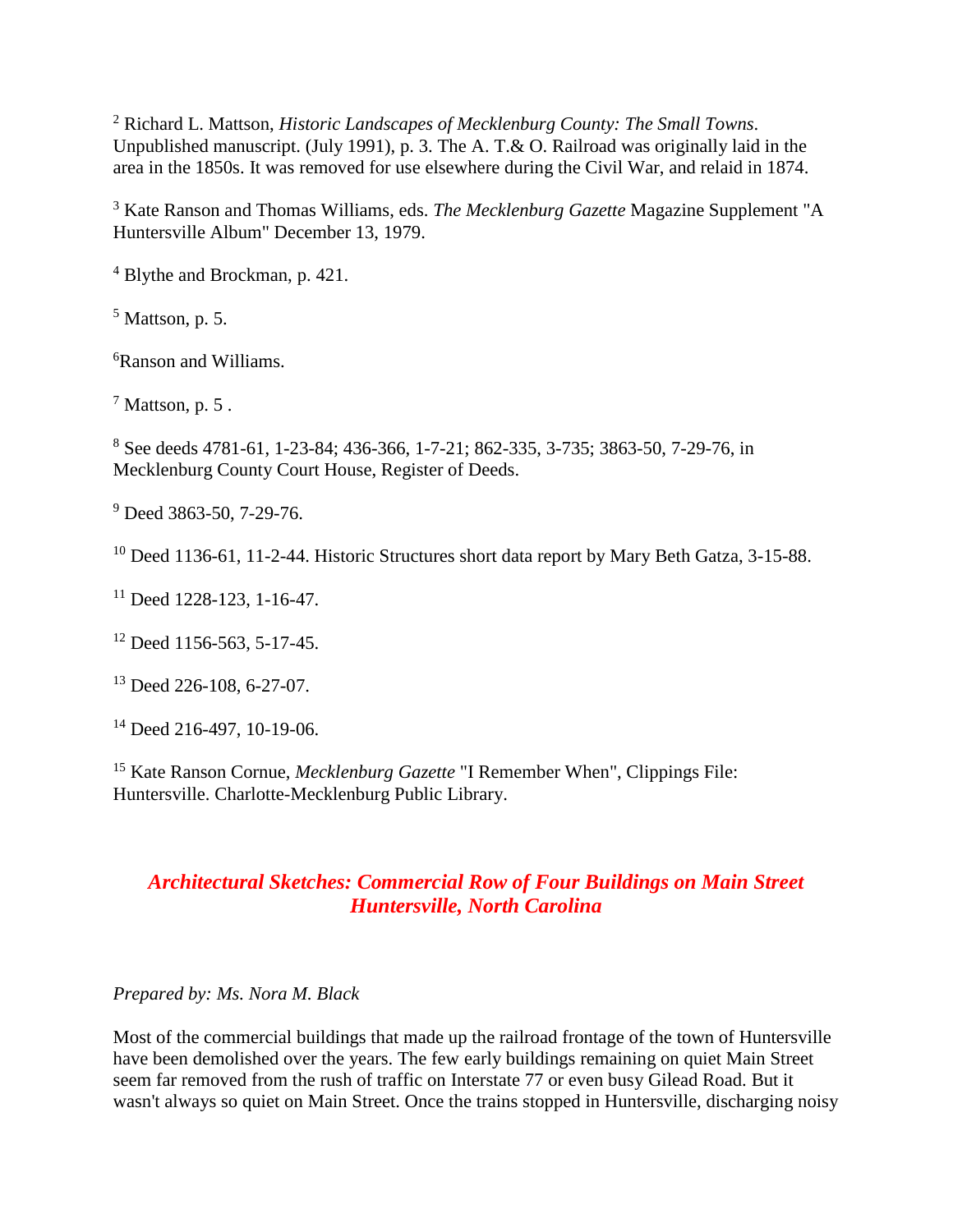passengers and taking on travelers from the surrounding countryside. Once the farmers from north Mecklenburg County came to Huntersville to sell their crops, buy their supplies, and negotiate a loan for seed and fertilizer with the local banker. In the book, *North Carolina Architecture*, the author has said, "Main Street, North Carolina, developed rapidly in the period from 1900 to 1930, assuming a character it retained throughout most of the century. The small towns ... depended on sales and manufacturing of local staples, cotton and tobacco, and forest products; their buildings and their businesses provided the link between the still agrarian society and the national marketplace."  $\frac{1}{1}$  Huntersville was no exception to the Main Street development just described.

The composition and character of the early town of Huntersville was determined to a great extent by the building types and materials found in the Main Street buildings. Main Street was given over to commercial development at its intersection with Huntersville-Concord Road; residential development was pushed away from the railroad tracks. In cities such as nearby Charlotte, the open-plan department store stood as the emblem of an emerging consumer society at the beginning of the 20th century. The composition of Huntersville, lacking a single store that covered most of a block, obtained a grander visual effect by having several narrow twenty-five to thirty foot wide stores integrated into large blocks sharing party walls. The use of brick as a building material provided a greater measure of safety from fires than the timber and weatherboards used for early commercial structures. The freestanding narrow retail stores, with their deep shadowy back sections fifty to sixty feet from the large storefront windows, are typical of the vernacular buildings found in crossroad towns and railroad villages across America. Faint echoes of high-style sources are abstractly simple ornamental details ... Often only minor features such as brick patterning at the eaves ... are indicative of the particular period." <sup>2</sup>

Although the four buildings present an unbroken front, each is different in style and material. That difference is apparent to even the most casual observer walking down Main Street in Huntersville.

### *Architectural Sketch: 100 Main Street*

The building at 100 Main Street is located on the west side of Main Street at the intersection of Huntersville-Concord Rd. The front, or east, facade of the building faces Main Street; the rear, or west, facade faces Maxwell Avenue. The building, containing 1,275 square feet, is located on a rectangular-shaped lot (roughly 30' wide on Main Street by 102' deep) owned by Ms. Sara Marlene McCraw and houses "Photography Unlimited". A wide sidewalk runs along the north side of the building facing Huntersville-Concord Rd.

The building at 100 Main Street is a vernacular interpretation of the classical style. The use of the classical style for banks at the turn of the century was the beginning of a departure from the standard commercial style of building commonly used for early banks in North Carolina. As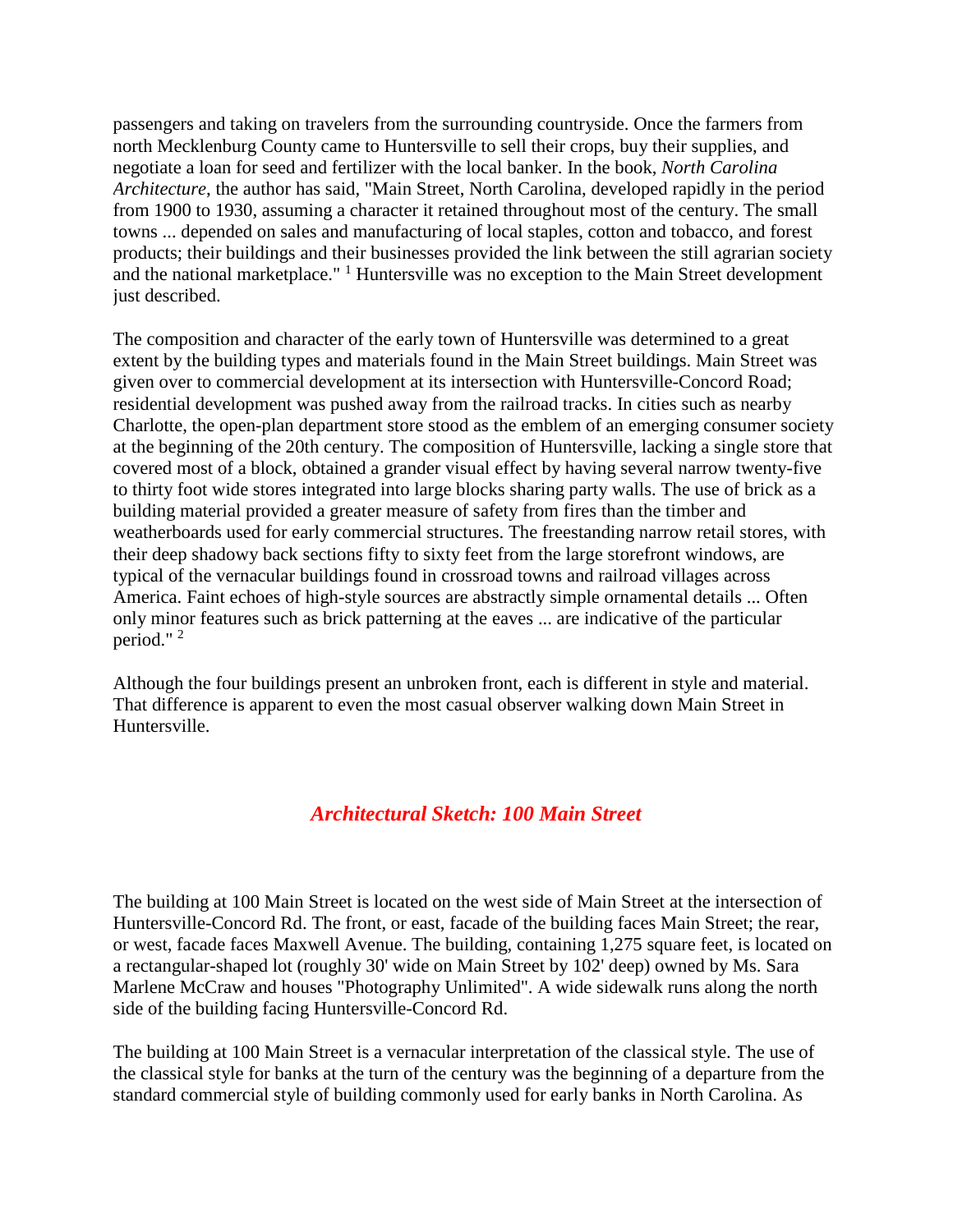Bishir points out, " Banks were typically located on prominent downtown sites, often at major intersections. Such buildings were planned to take good advantage of their sites, with architectural emphasis on the side as well as front elevations." <sup>3</sup> The north side of the former bank is the only side wall exposed in the commercial row of four buildings; classical ornament continues along this side. The ground plan is a linear plan that is three units deep. The building presents a symmetrical, one story, three bay elevation to Main Street. A parapet above the cornice conceals the flat roof from view.

The building is constructed of dark reddish-brown brick laid in running bond. The mortar in the recessed joints is colored to match the bricks. A simple sheet metal cornice with a wide frieze decorates the front (east elevation) and the long north side. Below the frieze, a molding trims the building at the height of the tops of the doors and windows. Wide brick pilasters terminate at the molding. The front of the building has three metal vents in the parapet between the concrete coping and the cornice; the north side has four vents. The owner was having the trim painted dark gray at the time this report was prepared.

The flat roof is pitched only 11 degrees from the front to the back. The tin roof was "rolled off like a sardine can lid by Hurricane Hugo"<sup>4</sup> in 1989. The tin roof was replaced with a rubber membrane material. A brick chimney on the north side of the building still serves the building's heater.

The large plate glass windows in the storefront and the side of the building are topped with fixed, multiple-pane sash. Two windows on the north are double hung wooden sash; each sash contains a single large pane of glass. Windows on the rear facade have brick infill.

The front elevation is three units wide with the widest units being the two rectangular windows on either side of the front door. The front door forms the center unit. Brick pilasters with concrete bases define the entry. The front entry has a wooden door with one lower wooden panel and a large panel of glass; the age of the hardware varies. A granite threshold meets the concrete sidewalk.

Parts of the interior of the building at 100 Main Street have been modernized. The rooms have original painted moldings and wooden six-panel doors. Walls are of plaster. Although the exterior looks like a one-story building, a sheetrock ceiling was laid in by a previous owner. The installation of that ceiling created a second floor which the current owner uses for storage. The second floor can only be reached by means of a disappearing stair. The new ceiling could easily be removed to restore the building to the original one-story layout; however, almost all of the pressed tin ceiling panels have been removed from the second floor ceiling leaving the supporting wood and roof sheathing exposed.

Original mosaic tile with a Greek fret or meander border defines the customer area of the bank. The original wood flooring of the teller area was still in place until Hurricane Hugo rolled the tin roof off the building. The water that came in during the storm damaged the tongue-and-groove flooring; it was warped beyond repair. Because the wood actually laid on the ground (and had suffered some termite damage over the years), the insurance company required the owner to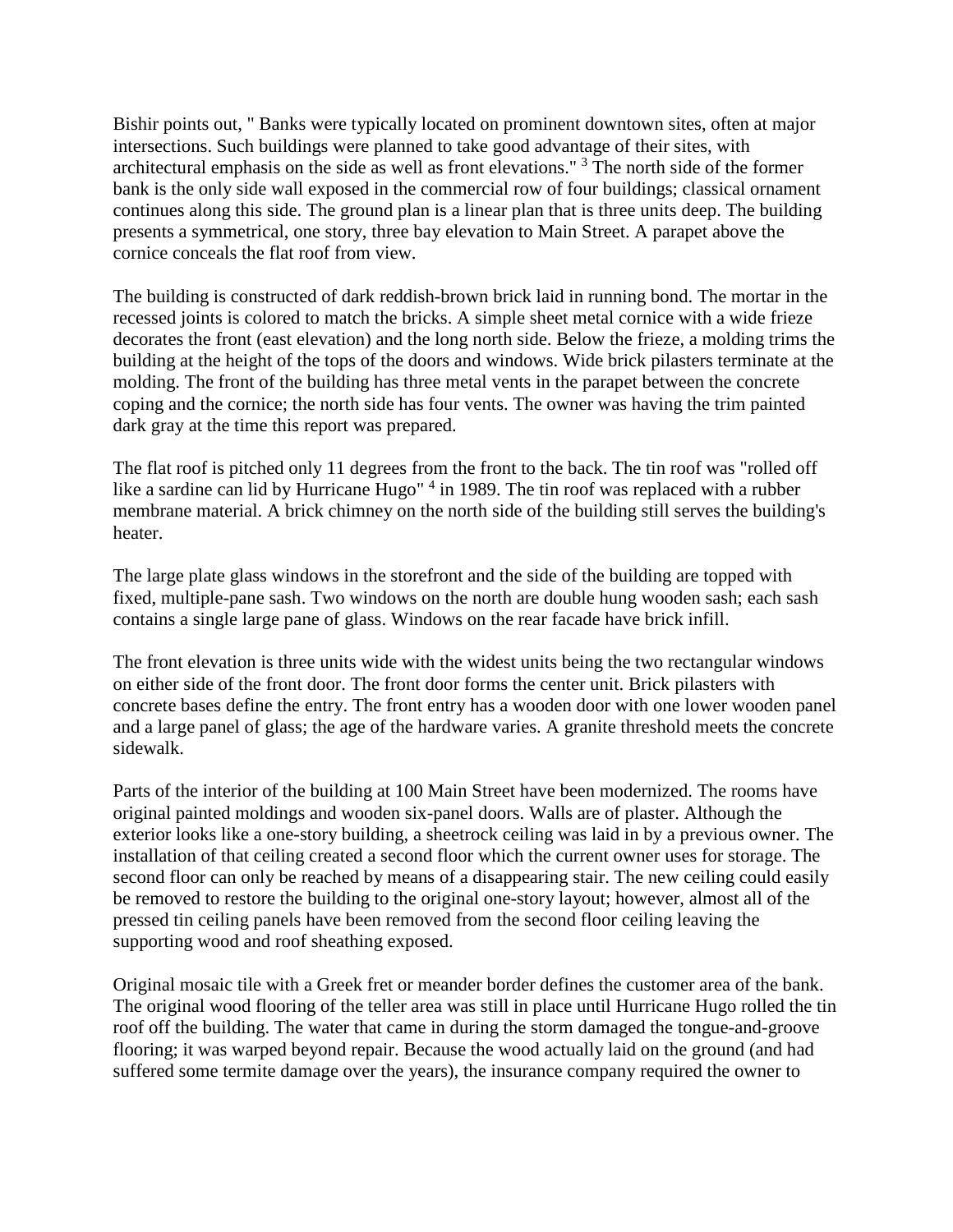have a concrete slab poured in the areas that were originally wood. Most of that concrete is covered with carpet at this time.

The front door opens to a large rectangular room that originally served as the banking area. A gas furnace, with a manufacture date from the 1930's, provides heat. The current owner believes that the original heating system used coal due to the large amount of coal fragments found at the rear of the building. A partition near the rear runs the width of the building. The door to the vault is on the north side of the partition. The single metal outer door conceals two narrow paneled inner doors. Extra tongue-and-groove flooring provided material for vault shelves for the builders. A door on the south side of the partition opens to a hallway. A small bathroom and a back room (now used as a darkroom) take the rest of the space at the rear of the building.

The building at 100 Main Street anchors the balance of the commercial row with simple, classical elegance. The current owner plans to continue using the building as a photography studio. Under her ownership, it would be maintained in its present style.

### *Architectural Sketch: 102 Main Street, Huntersville, North Carolina*

The building at 102 Main Street is located on the west side of Main Street. The front or east facade of the building faces Main Street; the rear or west facade faces Maxwell Avenue. The building, containing 2,100 square feet, is located on a rectangular-shaped lot (roughly 35' wide on Main Street by 102' deep) owned by Mr. Joyce Lee Hager. It houses "Measurement Controls, Incorporated," a company which assembles gas meters. Number 102 shares party walls with 100 Main Street and 104 Main Street.

The building at 102 Main Street is built in a simple commercial style. Although it presents two separate entry bays, Number 102 appears to have been constructed as a single unit. According to the Mecklenburg County tax records, the ground plan is linear. The building presents a slightly asymmetrical one-story, two-bay elevation to Main Street. A parapet with a coping of one course of rowlock brick conceals the flat roof from view. The building is constructed of rough textured red-orange brick laid in running bond with white mortar joints. A soldier course of brick spans the metal header over the storefront windows and recessed entries. Recessed panels of brick over each storefront were designed to hold signs. There is a single metal vent centered in each storefront above the soldier course of brick.

Most of the large display windows in the storefront are covered with plywood or waferboard. Only two windows in the north storefront are uncovered. A small window with a sliding panel has been installed in the covering of the southernmost window. Brick bulkheads, used to support the weight of the windows, are original. The low bulkheads extend across the front of the building and into the recessed entrances. There are vents in the bulkheads on each side of the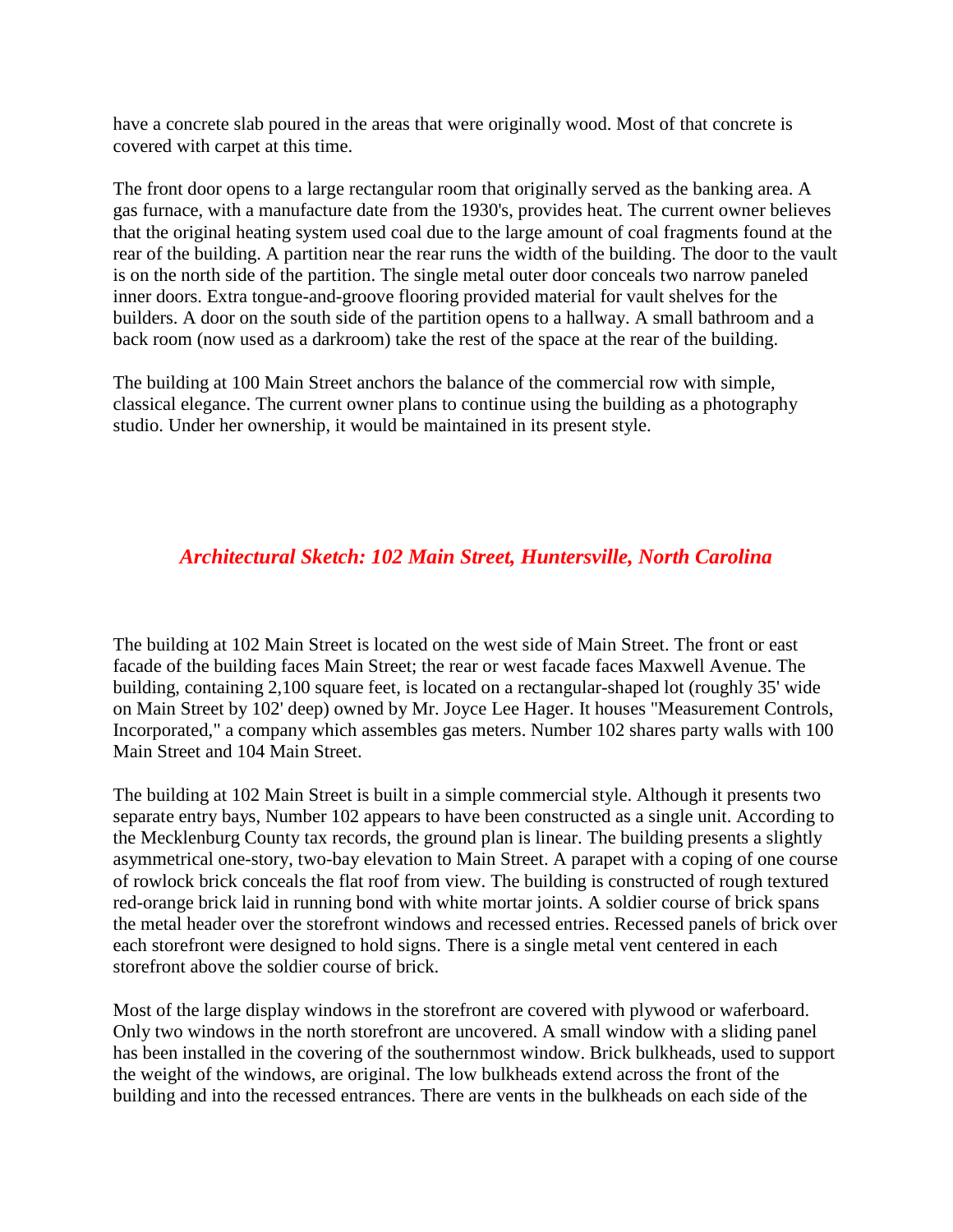recessed entrances. Some painted glass panels (possibly structural glass) are visible over the northern storefront. Window openings on the rear facade are of the same size, but vary in finish. The extreme south window has an infill of concrete blocks; the next window is an industrial style with metal frame; beyond that is a window covered with plywood with an insulated duct running through its center; and the extreme north window has an infill of concrete blocks. There are brick chimneys on both the north and south party walls.

The front elevation consists of two storefronts with each defined by a three part, windowrecessed door-window arrangement. The door of the north storefront forms the center unit. The original double door, evidenced by the width and divided transom above, has been reduced to a single door. The door of the south storefront is covered. A window air conditioning unit has been installed in the transom area. Both entries have concrete pavers laid on a slight rise from the sidewalk. Same width boards cover the ceilings of the recessed entries.

### *Architectural Sketch: 104 Main Street, Huntersville, North Carolina*

The building at 104 Main Street is located on the west side of Main Street. The front or east facade of the building faces Main Street; the rear or west facade faces Maxwell Avenue. The building, containing 2,325 square feet, is located on a rectangular-shaped lot (roughly 25' wide on Main Street by 102' deep) owned by Mr. Cecil D. Bradford and wife, Beverly C. Bradford. It is vacant and shares party walls with 102 Main Street and 106 Main Street.

The building at 104 Main Street is older than the two buildings previously discussed. Mecklenburg County tax records list 1906 as the year built; however, officials at the Tax Office indicated that it could have been built earlier. It is built in a commercial style typical of the late 1800's to early 1900's. This is evidenced by the corbelled brick cornice and arched windows of the upper story. According to the Mecklenburg County tax records, the ground plan is linear. The building presents a symmetrical two-story elevation to Main Street. A parapet with a corbelled brick cornice of four courses of brick conceals the flat roof from view. It appears that the upper courses of the cornice were once covered with a skim coat of concrete. The building is constructed of smooth mixed color bricks (ranging from red to red-orange to brown) laid in common bond with sixth course headers. The courses of headers are mostly dark brown and black as if they had been fired near the center of the kiln. A rowlock course of brick spans the former display windows and recessed entry. Slight variations in the size of the bricks are evident.

The large display windows in the storefront are covered with plywood. Brick bulkheads, used to support the weight of the windows, are constructed of newer brick and, although old, do not appear to be original. The low bulkheads extend across the front of the building and into the recessed entrances. The vent system in the bulkheads is distinguished by the use of a rowlock course of brick with every other brick missing. The bulkheads form engaged columns at the corners of the recessed entrance. The column is continued in wood to the frieze board. The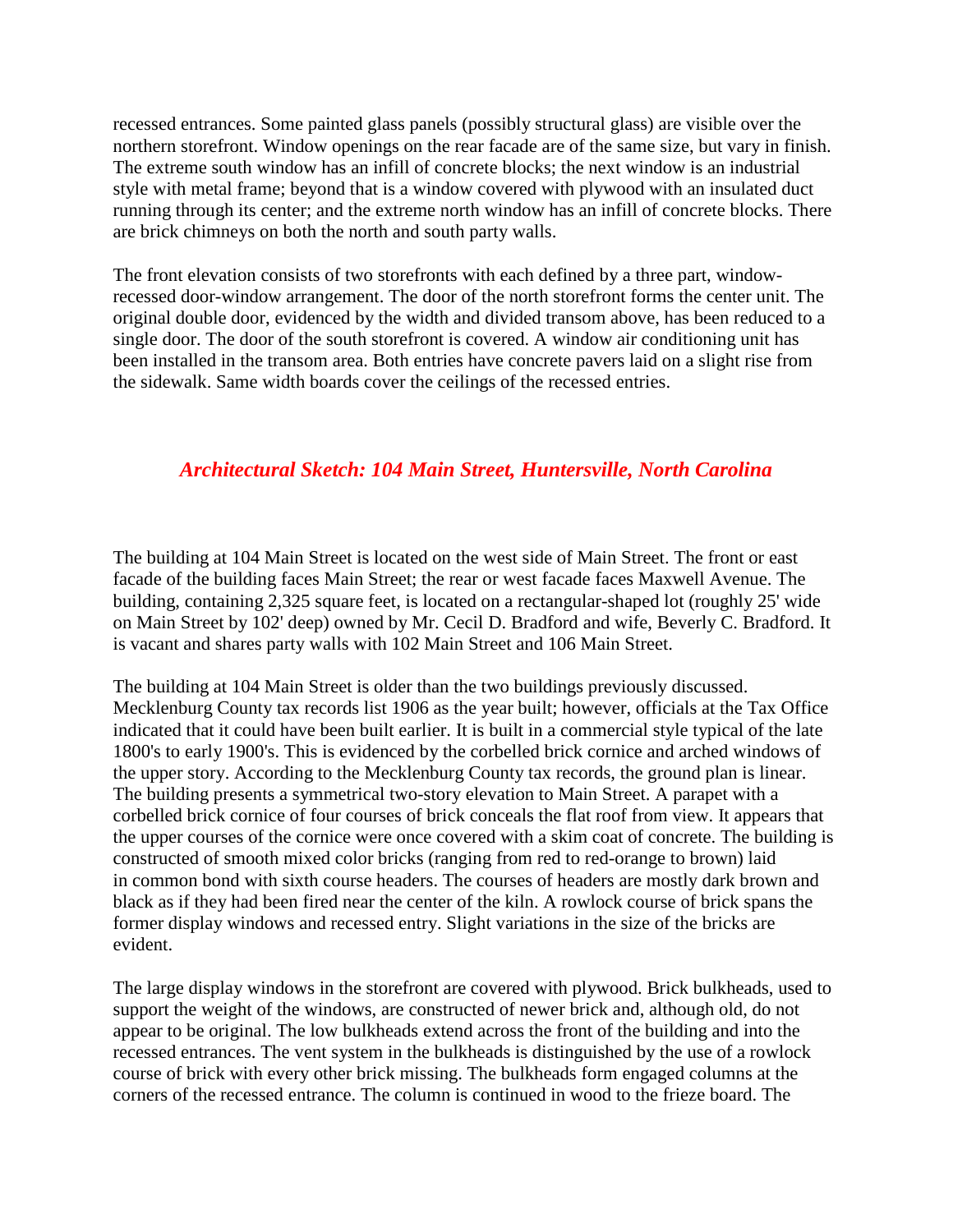second floor has two large window openings covered with painted plywood. The window openings are topped by segmental arches of two rowlock courses of brick and have sills of two courses of brick. Window openings on the rear facade are of the same size and finish.

The front elevation is defined by a three part, window - recessed door window arrangement. The double door forms the center unit. Like the windows, the doors are covered by plywood. The entry has square pavers laid on a slight rise from the sidewalk. The recessed entry has a beaded board ceiling.

The rear elevation has two arched windows on the second floor similar to the front elevation. On the first floor, arched windows flank the arched double doors. The southernmost window opening is covered with a door rather than plywood.

A coat of smooth stucco covers the back wall from the ground to the second floor window sills. A white aluminum gutter and two downspouts drain the water from the roof.

The second floor side elevations do not appear to have any openings or windows. The side parapets step down in three steps from the front of the building to the rear and are corbelled in the same manner as the front parapet. There is a single brick chimney with a corbelled top on the north party wall.

The building at 104 Main Street is unique in that it is the only two story building in the Huntersville commercial row. In fact, Mrs. Bradford remarked that 104 Main Street is "Huntersville's only skyscraper." <sup>6</sup>

### *Architectural Sketch: 106 Main Street, Huntersville, North Carolina*

The building at 106 Main Street is located on the west side of Main Street. The front or east facade of the building faces Main Street; the rear or west facade faces Maxwell Avenue. The building, containing 1,553 square feet, is located on a rectangular-shaped lot (roughly 25' wide on Main Street by 102' deep) owned by Mr. Jerry Kornegay and wife, Emily Kornegay. It is currently used to store laundry equipment. Mr. Kornegay believes that it served the town as a laundromat for approximately thirty years, closing in 1988. <sup>7</sup> Number 106 shares party walls with 104 Main Street and 108 Main Street (not included in this report).

The building at 106 Main Street is a simple commercial style of the early 1900's with a couple of facade changes. Mecklenburg County tax records list 1924 as the year built; however, officials at the Tax Office indicated that it could have been built earlier. According to the Mecklenburg County tax records, the ground plan is linear. The building presents a symmetrical one-story elevation to Main Street. just as 104 Main Street, the front elevation is defined by a three part,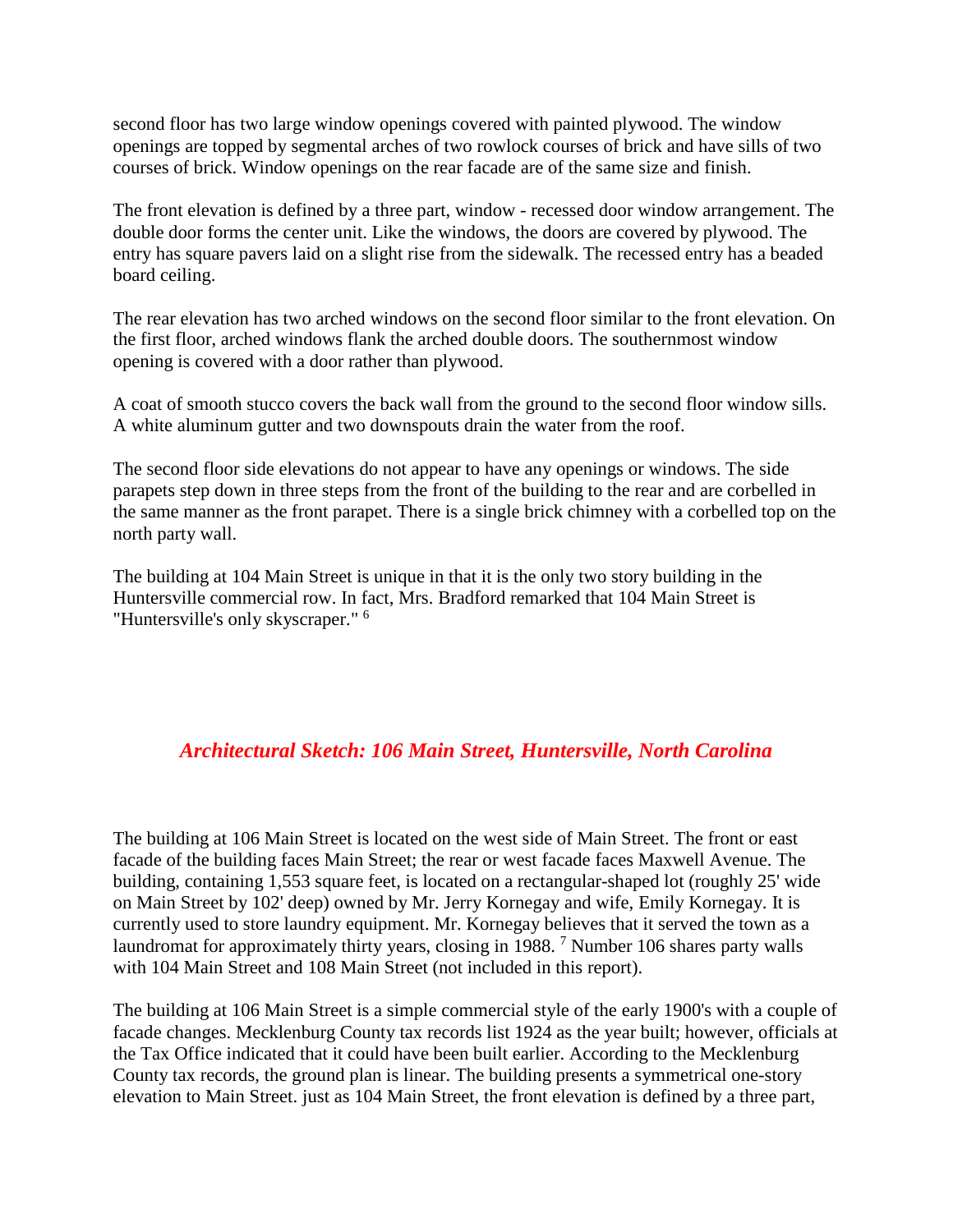window - recessed entry with door - window arrangement. A parapet with a coping of one course of rowlock brick topped with concrete conceals the flat roof from view. The building is constructed of smooth yellowish to red-orange brick laid in common bond with sixth course headers. As seen in 104 Main Street, the header courses are mostly dark brown and black as if they had been fired near the center of the kiln. Mortar used matches the tone of the bricks. A decorative panel of brick is set three courses below the coping of the front parapet. It consists of a rowlock course and a soldier course of brick turned on the diagonal. The decorative panel spans most of the front of the building. Two stretcher courses of corbelled brick add even more texture to the wall. A recessed panel of brick at the center of the storefront was designed to hold a long, narrow sign.

A metal canopy spans the width of the building. Since it is not original, it could easily be removed to show the entire storefront without the visual isolation now imposed on the upper portion of the facade. The large six-panel display windows with thick wooden muntins are not original. Brick bulkheads, used to support the weight of the windows, were added at some point. A single rowlock course of brick provides a sill for the windows. The brick of the bulkheads is newer than the brick of the rest of the facade. Mortar used in the bulkhead joints is white. It is a machine made brick with an incised wave pattern. The low bulkheads extend across the front of the building and into the recessed entrance. A steel door with a small square opening (unglazed) has been installed for security. A wooden panel covers the ceiling of the recessed entrance. Each side has a three panel display window. There is a single low step from the sidewalk to the concrete floor of the recessed entrance and another step at the threshold.

Window openings on the rear facade, covered with painted plywood, have segmental arches of two courses of rowlock brick. The two window openings flank the arched double doors. At some point, a portion of the arch over the double doors was closed with incised brick like that found in the bulkheads on the building's front; replacement doors were installed in the smaller opening. The newer, incised brick also replaced the smooth red-orange brick between the doorway and the north window. There are two metal chimneys near the rear of the building. Side elevations of 104 Main Street are not visible since the adjoining buildings are two-story structures.

The front door opens to a room that encompasses almost the entire building. The only enclosed areas, rest rooms and a small mechanical room, are in the south corner at the back of the building. The floor is of concrete with some traces of floor paint still visible. The plaster walls are painted yellow and white. White panels with narrow battens cover the ceiling. Rows of washers and dryers line the room. A gas unit heater hung from the ceiling provides heat. A sodium vapor street lamp provides light. There is a column in the center of the building, but it is not structural. It enclosed water pipes for the two rows of washing machines in the center of the building. Dryers lined the side walls.

### *Conclusion*